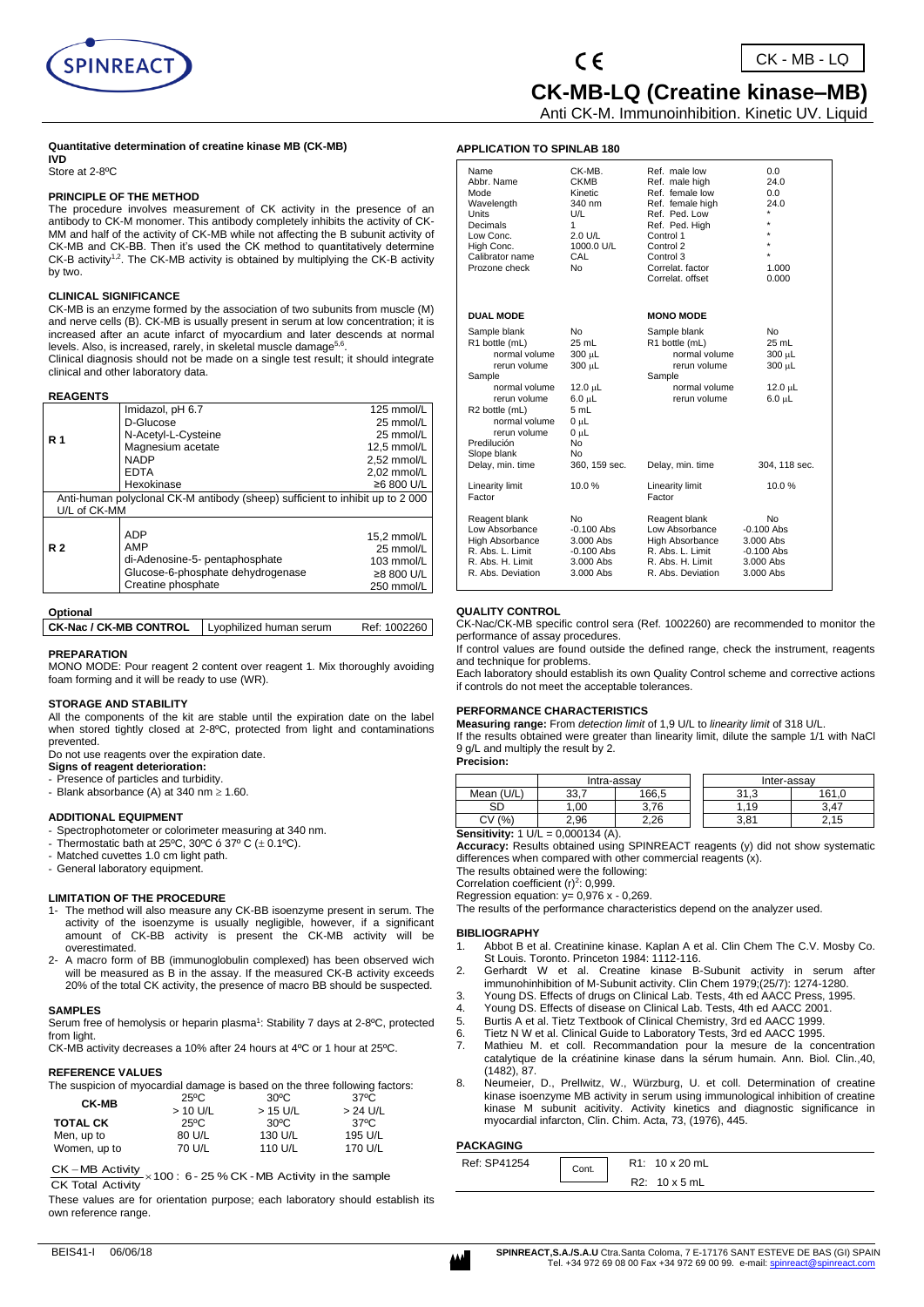



**ADAPTACIÓN SPINLAB 180**

# **CK-MB-LQ (Creatina quinasa-MB)**

Anti CK-M.Inmunoinhibición. Cinético UV. Líquido

#### **Determinación cuantitativa de creatina quinasa-MB (CK-MB) IVD**

#### Conservar a 2-8ºC

#### **PRINCIPIO DEL MÉTODO**

Método basado en la medición de la actividad de la CK en presencia del anticuerpo anti CK-M, que inhibe completamente la actividad de la CK-MM y la subunidad (M) de la CK-MB, no afectando a la actividad de la CK-B y la CK-BB. A través del método de la CK se determina la actividad de la CK-B en la<br>muestra ensayada<sup>1,2</sup>. La actividad de la CK-MB se obtiene multiplicando por dos la actividad de la CK-B.

#### **SIGNIFICADO CLÍNICO**

La CK-MB es una enzima compuesta de dos subunidades, la subunidad M expresada en el músculo y la subunidad B, expresada en las células nerviosas. La CK-MB se encuentra en el suero en concentraciones bajas, se incrementa como consecuencia de un infarto de miocardio y después desciende a niveles normales. Puede incrementarse, más raramente, en traumatismos del músculo esquelético<sup>5,6</sup>. El diagnóstico clínico debe realizarse teniendo en cuenta todos los datos clínicos y de laboratorio.

#### **REACTIVOS**

| Imidazol pH 6.7                                                                                                       | 125 mmol/L                                                           |  |  |  |
|-----------------------------------------------------------------------------------------------------------------------|----------------------------------------------------------------------|--|--|--|
| D-Glucosa                                                                                                             | 25 mmol/L                                                            |  |  |  |
| N-Acetyl-L-Cysteine                                                                                                   | 25 mmol/L                                                            |  |  |  |
| Acetato de magnesio                                                                                                   | $12.5$ mmol/L                                                        |  |  |  |
| <b>NADP</b>                                                                                                           | $2.52$ mmol/L                                                        |  |  |  |
| <b>EDTA</b>                                                                                                           | $2.02$ mmol/L                                                        |  |  |  |
| Hexokinase                                                                                                            | ≥6 800 U/L                                                           |  |  |  |
| Anticuerpo policlonal (oveja) anti CK-M humano suficiente para inhibir                                                |                                                                      |  |  |  |
| hasta 2 000 U/L de CK-MM                                                                                              |                                                                      |  |  |  |
| <b>ADP</b><br>AMP<br>di-Adenosina-5- pentafosfato<br>Glucosa-6-fosfato deshidrogenasa (G6F-DH)<br>Fosfato de creatina | $15.2$ mmol/L<br>25 mmol/L<br>103 mmol/L<br>≥8 800 U/L<br>250 mmol/L |  |  |  |
|                                                                                                                       |                                                                      |  |  |  |

## **Opcional**

**CK-Nac / CK-MB CONTROL** Suero humano liofilizado Ref: 1002260

### **PREPARACIÓN**

MODO MONO: Verter el contenido del vial 2 en el vial 1. Mezclar sin formar espuma y estará listo para su uso (RT).

#### **CONSERVACIÓN Y ESTABILIDAD**

Todos los componentes del kit son estables, hasta la fecha de caducidad indicada en la etiqueta, cuando se mantienen los frascos bien cerrados a 2-8ºC, protegidos de la luz y se evita su contaminación. No usar reactivos fuera de la fecha indicada.

# **Indicadores de deterioro de los reactivos:**

- Presencia de partículas y turbidez
- Absorbancias (A) del Blanco a 340 nm> 1,60.

#### **MATERIAL ADICIONAL**

- Espectrofotómetro o analizador para lecturas a 340 nm.
- Baño termostatable a 25°C, 30°C ó 37°C  $(+ 0.1$ °C)
- Cubetas de 1.0 cm de paso de luz.
- Equipamiento habitual de laboratorio.

#### **LIMITACIONES DEL MÉTODO**

- 1. Este método medirá también la actividad de la isoenzima CK-BB que esté presente en el suero, aunque suele ser insignificante. Sin embargo, ante una presencia significativa de CK-BB, la actividad de la CK-MB presente sería sobreestimada.
- 2. Si la actividad de CK-B obtenida excede el 20% de la actividad de la CK total, debe sospecharse de la presencia de macro BB (complejo de inmunoglobulina), medida como B en el ensayo.

### **MUESTRAS**

Suero libre de hemólisis o plasma heparinizado<sup>1</sup>. Estabilidad: 7 días a 2-8°C, protegida de la luz.

La actividad de la CK-MB en el suero disminuye un 10% tras 24 horas a 4ºC o tras 1 hora a 25ºC.

## **VALORES DE REFERENCIA**

La sospecha de daño miocárdico se basa en las tres siguientes condiciones:

| $> 24$ U/L |
|------------|
|            |
| 37°C       |
| 195 U/L    |
| 170 U/L    |
|            |

x 100 : 6 - 25 % de actividad de la CK -MB Actividad de la CK Total Actividad de la CK −MB

Estos valores son orientativos. Es recomendable que cada laboratorio establezca sus propios valores de referencia.

| CK-MB<br>CK-MB<br>Cinético<br>340 nm<br>U/L<br>1<br>$2.0 \text{ U/L}$<br>1000.0 U/L<br>CAL<br>No                                          | Ref. Hombre Inf.<br>Ref. Hombre Sup.<br>Ref. Muier Inf.<br>Ref. Mujer Sup.<br>Ref. Ped. Inf.<br>Ref. Ped. Sup.<br>Valor pánico bajo<br>Valor pánico alto<br>Control 1<br>Control 2<br>Control 3<br>Factor correl.<br>Offset de correl. | 0.0<br>24.0<br>0.0<br>24.0<br>÷<br>1.000<br>0.000                              |
|-------------------------------------------------------------------------------------------------------------------------------------------|----------------------------------------------------------------------------------------------------------------------------------------------------------------------------------------------------------------------------------------|--------------------------------------------------------------------------------|
|                                                                                                                                           | <b>MODO MONO</b>                                                                                                                                                                                                                       |                                                                                |
| No.<br>25 mL<br>300 µL<br>300 µL<br>12.0 µL<br>$6.0 \text{ }\mu\text{L}$<br>5 mL<br>$0 \mu L$<br>$0 \mu L$<br>No.<br>No.<br>360, 159 seq. | Blanco muestra<br>Frasco R1 (mL)<br>Vol. normal<br>Vol. repet.<br>Muestra<br>Vol. normal<br>Vol. repet.<br>1er,2o punto                                                                                                                | No.<br>25 mL<br>300 µL<br>300 µL<br>12.0 µL<br>1u 0. 6<br>304, 118 seg.        |
| 10.0%                                                                                                                                     | Lim. Linealidad<br>Factor                                                                                                                                                                                                              | 10.0%                                                                          |
| No.<br>$-0.100$ Abs<br>$3.000$ Abs<br>$-0.100$ Abs<br>$3.000$ Abs<br>$3.000$ Abs                                                          | Blanco reactivo<br>Absorbancia inf.<br>Absorbancia sup.<br>Liminf. Abs. React.<br>LimSup, Abs. React.<br>Desy, Abs. React.                                                                                                             | No.<br>$-0.100$ Abs<br>3.000 Abs<br>$-0.100$ Abs<br>$3.000$ Abs<br>$3.000$ Abs |
|                                                                                                                                           |                                                                                                                                                                                                                                        |                                                                                |

#### **CONTROL DE CALIDAD**

Es conveniente utilizar controles de sueros específicos CK-Nac/ CK-MB (Ref.1002260).

Si los valores hallados se encuentran fuera del rango de tolerancia, se debe revisar el instrumento, los reactivos y la técnica.

Cada laboratorio debe disponer su propio Control de Calidad y establecer correcciones en el caso de que los controles no cumplan con las tolerancias.

## **CARATERÍSTICAS DEL MÉTODO**

**Rango de medida:** Desde el *límite de detección* 1,9 U/L hasta el *límite de linealidad* 318 U/L.

Si la concentración de la muestra es superior al límite de linealidad, diluir 1/1 con NaCl 9 g/L y multiplicar el resultado final por 2.

**Precisión:**

|             | Intraserie |       |  |                               | Interserie              |
|-------------|------------|-------|--|-------------------------------|-------------------------|
| Media (U/L) | 33.        | 166.5 |  | 21<br>$\sqrt{2}$<br>ں.<br>ັບເ | 161.0                   |
| SD          | .00        | 3.76  |  | .19                           | 3.47                    |
| (%<br>СV    | 2.96       | 2.26  |  | 3.81                          | .15<br>ົ<br><u>. . </u> |

Sensibilidad analítica: 1 U/L= 0,000134 (A).

**Exactitud***:* Los reactivos SPINREACT (y) no muestran diferencias sistemáticas significativas cuando se comparan con otros reactivos comerciales (x).

Coeficiente de correlación (r)<sup>2</sup>: 0,999.

Ecuación de la recta de regresión: y= 0,976 x - 0,269. Las características del método pueden variar según el analizador utilizado.

#### **BIBLIOGRAFÍA**

- 1. Abbot B et al. Creatinine kinase. Kaplan A et al. Clin Chem The C.V. Mosby Co. St Louis. Toronto. Princeton 1984: 1112-116.
- 2. Gerhardt W. et al. Creatine kinase B-Subunit activity in serum after immunohinhibition of M-Subunit activity. Clin Chem 1979;(25/7): 1274-1280.
- 3. Young DS. Effects of drugs on Clinical Lab. Tests, 4th ed AACC Press, 1995.
- 4. Young DS. Effects of disease on Clinical Lab. Tests, 4th ed AACC 2001.<br>5. Burtis A et al. Tietz Textbook of Clinical Chemistry, 3rd ed AACC 1999.
- 5. Burtis A et al. Tietz Textbook of Clinical Chemistry, 3rd ed AACC 1999.
- 6. Tietz N W et al. Clinical Guide to Laboratory Tests, 3rd ed AACC 1995.
- 7. Mathieu M. et coll. Recommandation pour la mesure de la concentration catalytique de la créatinine kinase dans la sérum humain. Ann. Biol. Clin.,40, (1482), 87.
- 8. Neumeier, D., Prellwitz, W., Würzburg, U. et coll. Determination of creatine kinase isoenzyme MB activity in serum using immunological inhibition of creatine kinase M subunit acitivity. Activity kinetics and diagnostic significance in myocardial infarcton, Clin. Chim. Acta, 73, (1976), 445.

## **PRESENTACIÓN**

| Ref: SP41254 | Cont. | R1: 10 x 20 mL |
|--------------|-------|----------------|
|              |       | R2: 10 x 5 mL  |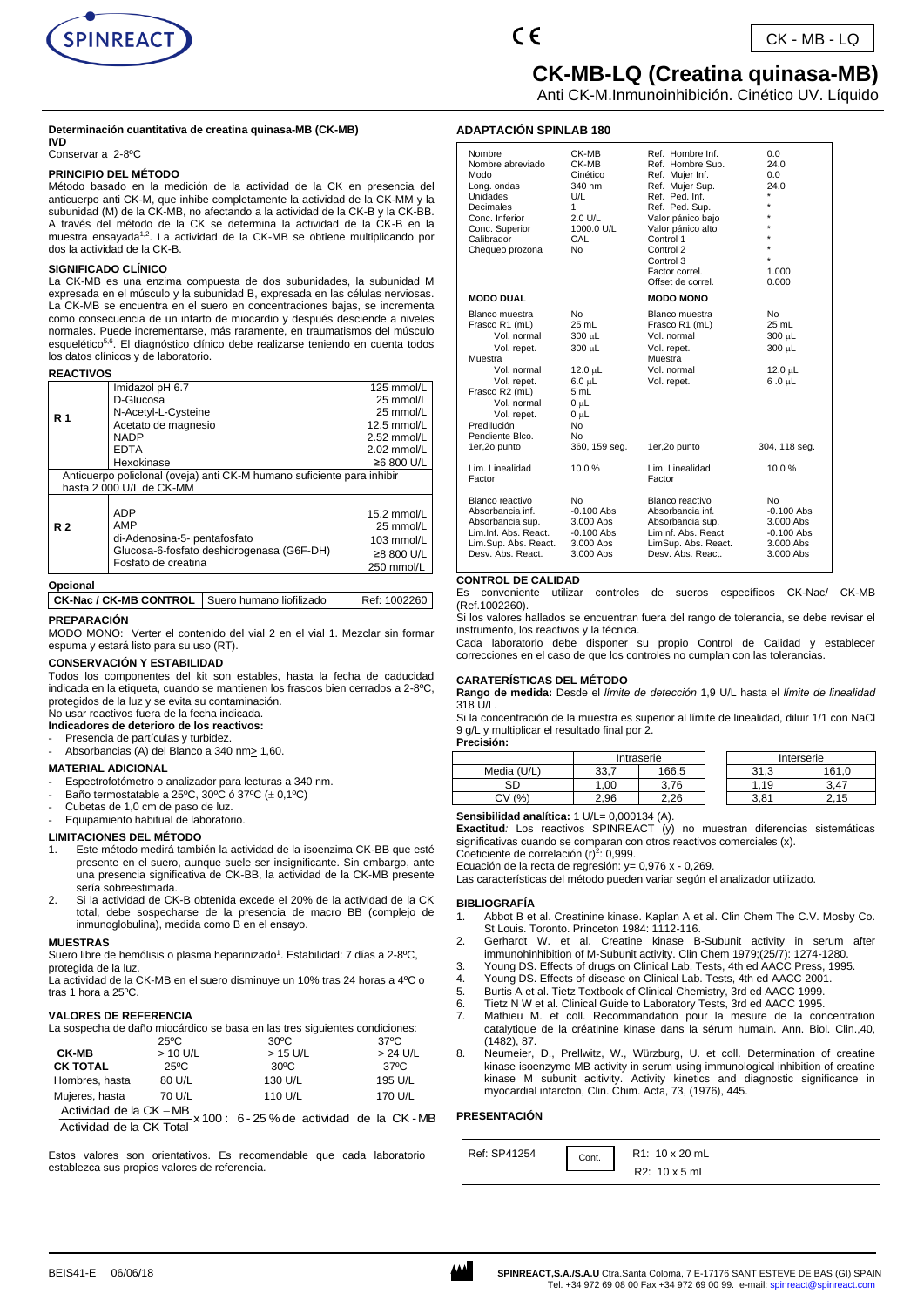



 $CK - MB - LO$ 

 **CK-MB-LQ (Créatine kinase – MB)** Anti CK-M. Immuno-inhibition. Cinétique UV. Liquide

**APPLICATION AU SPINLAB 180**

#### *Détermination quantitative de la créatine kinase-MB(CK-MB)*  **IVD**

Conserver à 2 - 8 ºC

### **PRINCIPE DE LA MÉTHODE**

Méthode basée sur la mesure de l'activité de la CK en présence de l'anticorps anti CK-M, qui inhibe complètement l'activité de la CK-MM et la sous-unité (M) de la CK-MB, sans affecter l'activité de la CK -B et de la CK-BB. La méthode de la CK permet de déterminer l'activité de la CK-B dans l'échantillon testé<sup>1,2</sup>. L'activité de la CK-MB est obtenue en multipliant par deux l'activité de CK-B.

#### **SIGNIFICATION CLINIQUE**

La CK-MB est une enzyme composée de deux sous-unités, la sous-unité M exprimée dans le muscle et la sous-unité B, exprimée dans les cellules nerveuses. La CK-MB se trouve dans le sérum en faibles concentrations, elle augmente à la suite d'un infarctus du myocarde, puis diminue à des niveaux normaux. Elle peut augmenter, plus rarement, en cas de traumatismes musculo-squelettiques<sup>5,6,7,8</sup>. Le diagnostic clinique doit être réalisé en tenant compte de toutes les données cliniques et de laboratoire.

| <b>REACTIFS</b> |                                                                       |                 |  |  |  |
|-----------------|-----------------------------------------------------------------------|-----------------|--|--|--|
|                 | Imidazole pH 6,7                                                      | 125 mmol/L      |  |  |  |
|                 | D-Glucose                                                             | 25 mmol/L       |  |  |  |
| <b>R</b> 1      | N-Acétyl-L-Cystéine                                                   | 25 mmol/L       |  |  |  |
|                 | Acétate de magnésium                                                  | 12.5 mmol/L     |  |  |  |
|                 | <b>NADP</b>                                                           | 2,52 mmol/L     |  |  |  |
|                 | <b>EDTA</b>                                                           | 2,02 mmol/L     |  |  |  |
|                 | Hexokinase                                                            | ≥6 800 U/L      |  |  |  |
|                 | Anticorps polyclonal (mouton) anti CK-M humain suffisant pour inhiber |                 |  |  |  |
|                 | jusqu'à 2 000 U/L de CK-MM                                            |                 |  |  |  |
|                 | <b>ADP</b>                                                            | 15,2 mmol/L     |  |  |  |
| <b>R2</b>       | AMP                                                                   | 25 mmol/L       |  |  |  |
|                 | di-Adénosine-5 pentaphosphate                                         | $103$ mmol/L    |  |  |  |
|                 | Glucose 6-phosphate déshydrogénase (G6F-DH)                           | $\geq$ 8800 U/L |  |  |  |
|                 | Phosphocréatine                                                       | 250 mmol/L      |  |  |  |
|                 |                                                                       |                 |  |  |  |

| Optionnel                                        |  |              |  |
|--------------------------------------------------|--|--------------|--|
| CK-Nac / CK-MB CONTROL   Sérum humain lyophilisé |  | Ref: 1002260 |  |

## **PREPARATION**

**RÉACTIFS** 

Tous les réactifs sont prêts à l'emploi.

#### **CONSERVATION ET STABILITÉ**

Tous les composants du kit sont stables jusqu'à la date d'expiration indiquée sur l'étiquette du flacon, lorsque les flacons sont maintenus bien fermés à 2-8 ºC, protégés de la lumière et en évitant leur contamination. Ne pas utiliser les réactifs en-dehors de la date indiquée.

## **Indicateurs de détérioration des réactifs :**

- Présence de particules et turbidité.
- Absorbance (A) du Blanc à 340  $\geq$  1,2.

# **MATÉRIEL SUPPLÉMENTAIRE**

Auto-analyseur SPINLAB 180.

Équipement habituel de laboratoire.

### **ÉCHANTILLONS**

Sérum exempt d'hémolyse ou plasma hépariné. Stabilité : 7 jours à 2-8 ºC, protégé de la lumière.

L'activité de la CK-MB dans le sérum diminue de 10 % après 24 heures à 4 ºC ou après 1 heure à 25 ºC.

#### **VALEURS DE RÉFÉRENCE**

Les soupçons de lésion myocardique reposent sur les trois conditions suivantes :

|                 | 25 °C     | 30 °C      | 37 °C      |
|-----------------|-----------|------------|------------|
| <b>CK-MB</b>    | $>10$ U/L | $>$ 15 U/L | $> 24$ U/L |
| <b>CKTOTAL</b>  | 25 °C     | 30 °C      | 37 °C      |
| Hommes, jusqu'à | 80 U/L    | 130 U/L    | 195 U/L    |
| Femmes, jusqu'à | 70 U/L    | 110 U/L    | 170 U/L    |

 $x 100 = 6 - 25$  % de actividad de la CK - MB *Actividad de la CK Total Actividad de la CK MB*

Ces valeurs sont données à titre d'information. Chaque laboratoire devrait établir ses propres valeurs de référence.

#### **CONTRÔLE DE QUALITÉ**

Il convient d'utiliser des contrôles de sérums spécifiques CK-NAC/ CK-MB (Réf.1002260).

Si les valeurs obtenues sont en-dehors de la plage de tolérance, l'instrument, les réactifs et la technique devront être vérifiés.

Chaque laboratoire doit disposer de son propre Contrôle de Qualité et établir des corrections en cas de non-conformité en termes de tolérances des contrôles.

| APPLICATION AU SPINLAB 180                                                                                                                                                                  |                                                                                                              |                                                                                                                                                                                          |                                                                                          |
|---------------------------------------------------------------------------------------------------------------------------------------------------------------------------------------------|--------------------------------------------------------------------------------------------------------------|------------------------------------------------------------------------------------------------------------------------------------------------------------------------------------------|------------------------------------------------------------------------------------------|
| Name<br>Abbr. Name<br>Mode<br>Wavelength<br>Units<br>Decimals<br>Low Conc.<br>High Conc.<br>Calibrator name<br>Prozone check                                                                | CK-MB.<br>CKMB<br>Kinetic<br>340 nm<br>U/L<br>1<br>2.0 U/L<br>1000.0 U/L<br>CAL<br>No                        | Ref. male low<br>Ref. male high<br>Ref. female low<br>Ref. female high<br>Ref. Ped. Low<br>Ref. Ped. High<br>Control 1<br>Control 2<br>Control 3<br>Correlat, factor<br>Correlat, offset | 0.0<br>24.0<br>0.0<br>24.0<br>$\star$<br>$\star$<br>$\star$<br>$\star$<br>1.000<br>0.000 |
| <b>DUAL MODE</b>                                                                                                                                                                            |                                                                                                              | <b>MONO MODE</b>                                                                                                                                                                         |                                                                                          |
| Sample blank<br>R1 bottle (mL)<br>normal volume<br>rerun volume<br>Sample<br>normal volume<br>rerun volume<br>R2 bottle (mL)<br>normal volume<br>rerun volume<br>Predilución<br>Slope blank | No<br>25 mL<br>300 µL<br>300 µL<br>12.0 $\mu$ L<br>$6.0 \mu L$<br>5 mL<br>$0 \mu L$<br>$0 \mu L$<br>No<br>No | Sample blank<br>R1 bottle (mL)<br>normal volume<br>rerun volume<br>Sample<br>normal volume<br>rerun volume                                                                               | No<br>25 mL<br>300 µL<br>300 µL<br>12.0 µL<br>6.0 µL                                     |
| Delay, min. time                                                                                                                                                                            | 360, 159 sec.                                                                                                | Delay, min. time                                                                                                                                                                         | 304, 118 sec.                                                                            |
| Linearity limit<br>Factor                                                                                                                                                                   | 10.0%                                                                                                        | Linearity limit<br>Factor                                                                                                                                                                | 10.0%                                                                                    |
| Reagent blank<br>Low Absorbance<br><b>High Absorbance</b><br>R. Abs. L. Limit<br>R. Abs. H. Limit<br>R. Abs. Deviation                                                                      | No<br>$-0.100$ Abs<br>3.000 Abs<br>$-0.100$ Abs<br>3.000 Abs<br>3.000 Abs                                    | Reagent blank<br>Low Absorbance<br>High Absorbance<br>R. Abs. L. Limit<br>R. Abs. H. Limit<br>R. Abs. Deviation                                                                          | No<br>$-0.100$ Abs<br>3.000 Abs<br>$-0.100$ Abs<br>3.000 Abs<br>3.000 Abs                |

## **CARACTÉRISTIQUES DE LA MÉTHODE**

**Plage de mesure :** Depuis la *limite de détection* de 1,9U/L jusqu'à la *limite de linéarité* de 318U / L.

Si la concentration de l'échantillon est supérieure à la limite de linéarité, diluer 1/1 avec du NaCl 9 g/L et multiplier le résultat final par 2. **Précision:**

|               | Intra-série |       |      | Inter-série |
|---------------|-------------|-------|------|-------------|
| Moyenne (U/L) | 33.7        | 166,5 | 31.3 | 161.0       |
| SD            | .00         | 3.76  | .19  | 3.47        |
| (%`           | 2.96        | 2.26  | 3.81 |             |

Sensibilité analytique :  $1U/L= 0,000134$  (A).

**Exactitude** *:* Les réactifs SPINREACT (y) n'ont pas montré de différences systématiques significatives par rapport aux autres réactifs commerciaux (x). Coefficient de corrélation  $(r)^2$ : 0,999.

Équation de la droite de régression :  $y = 0.976x - 0.269$ .

Les caractéristiques de la méthode peuvent varier selon l'analyseur utilisé.

## **LIMITATIONS DE LA MÉTHODE**

Cette méthode mesurera également l'activité de l'isoenzyme CK-BB présente dans le sérum, bien qu'elle soit, en général, insignifiante. Néanmoins, en cas de présence importante de CK-BB, l'activité de la CK-MB présente serait surestimée.

Si l'activité CK-B obtenue est supérieure à 20 % de l'activité de la CK totale, il faut suspecter la présence de macro BB (complexe d'immunoglobuline), mesurée comme B lors de l'essai.

#### **BIBLIOGRAPHIE**

- Abbot B et al. Creatinine kinase. Kaplan A et al. Clin Chem The C.V. Mosby Co. St Louis. Toronto. Princeton 1984: 1112-116.
- 2. Gerhardt W et al. Creatine kinase B-Subunit activity in serum after immunohinhibition of M-Subunit activity. Clin Chem 1979;(25/7): 1274-1280.
- 3. Young DS. Effects of drugs on Clinical Lab. Tests, 4th ed AACC Press, 1995.
- 4. Young DS. Effects of disease on Clinical Lab. Tests, 4th ed AACC 2001.
- 5. Burtis A et al. Tietz Textbook of Clinical Chemistry, 3rd ed AACC 1999.<br>6. Tietz N W et al. Clinical Guide to Laboratory Tests, 3rd ed AACC 1995.
- Tietz N W et al. Clinical Guide to Laboratory Tests, 3rd ed AACC 1995.
- 7. Mathieu M. et coll. Recommandation pour la mesure de la concentration catalytique de la créatinine kinase dans la sérum humain. Ann. Biol. Clin.,40, (1482), 87.
- Neumeier, D., Prellwitz, W., Würzburg, U. et coll. Determination of creatine kinase isoenzyme MB activity in serum using immunological inhibition of creatine kinase M subunit acitivity. Activity kinetics and diagnostic significance in myocardial infarcton, Clin. Chim. Acta, 73, (1976), 445.

#### **PRÉSENTATION**

| ,,,,,,,,,,,,,,,, |       |                             |
|------------------|-------|-----------------------------|
| Ref: SP41254     | Cont. | R <sub>1</sub> : 10 x 20 mL |
|                  |       | R2: 10 x 5 mL               |